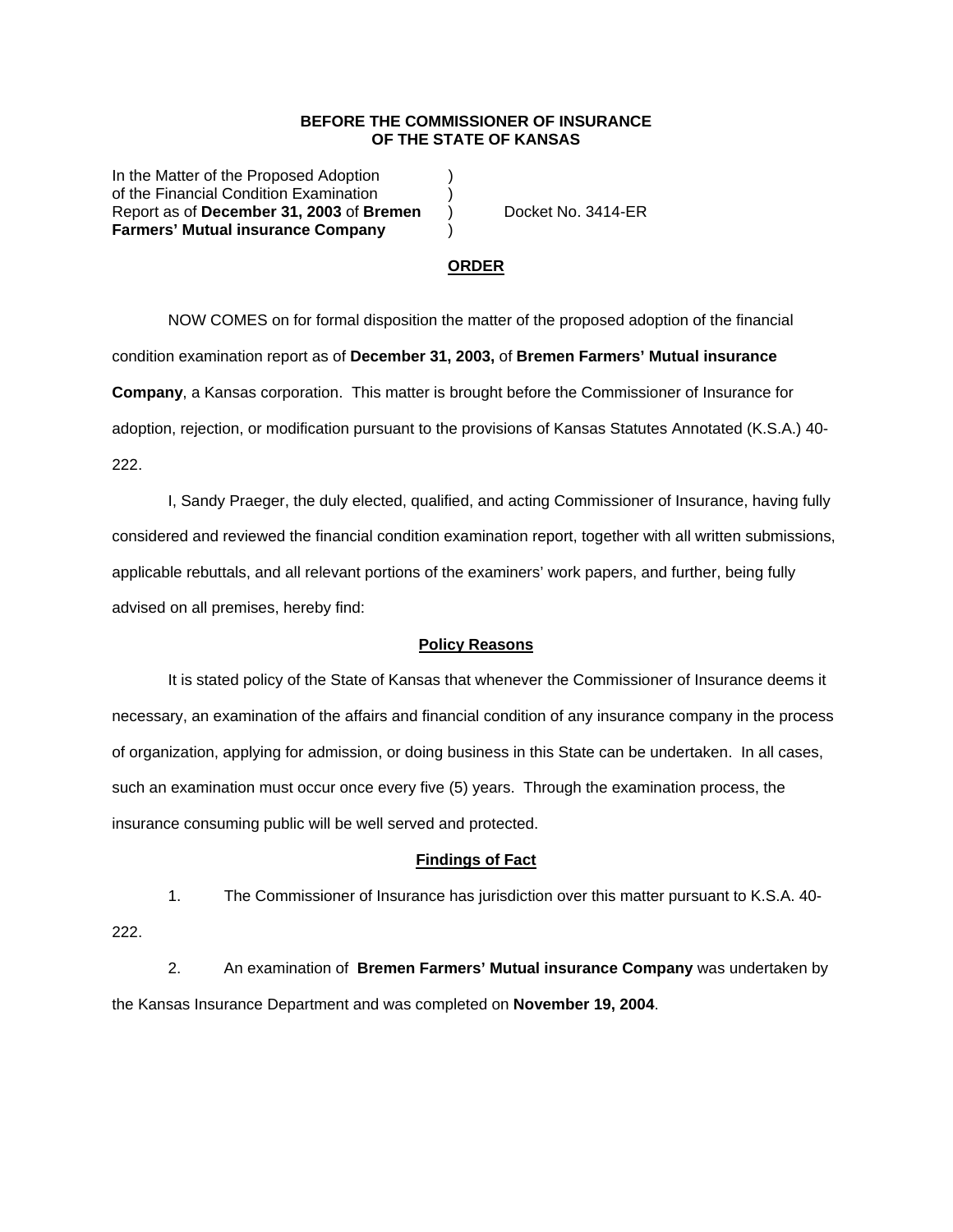3. The examiner-in-charge tendered and filed with the Kansas Insurance Department a verified written report of the examination within thirty (30) days following completion of the examination, to wit; **November 19, 2004**.

 4. Following receipt of the verified report, the Kansas Insurance Department transmitted the report to **Bremen Farmers' Mutual insurance Company** on **November 19, 2004**, with a duly executed notice advising the company of its opportunity to prepare and submit to the Kansas Insurance Department a written submission or rebuttal with respect to any and all matters contained in the report. **Bremen Farmers' Mutual insurance Company** was further advised that any written submission or rebuttal needed to be filed with the Kansas Insurance Department no later than thirty (30) days after receipt of the verified report.

 5. **Bremen Farmers' Mutual insurance Company** filed a written **Acceptance** of the verified report on **December 21, 2004**.

 6. Based upon the written submission tendered by **Bremen Farmers' Mutual insurance Company**, the company **expressed no exceptions** to matters contained in the verified report.

 7. Within thirty (30) days of the end of the time period allowed for written submission or rebuttal, the Commissioner of Insurance fully reviewed the report, together with all written submissions and rebuttals provided by **Bremen Farmers' Mutual insurance Company**. The Commissioner of Insurance further reviewed all relevant workpapers.

 8. No other written submissions or rebuttals were submitted by **Bremen Farmers' Mutual insurance Company**.

# **Conclusion of Law**

9. K.S.A. 40-222(d)(2) provides:

"Within 30 days of the end of the period allowed for the receipt of written submissions or rebuttals, the commissioner shall fully consider and review the report, together with any written submissions or rebuttals and any relevant portions of the examiners workpapers and enter an order:

 (A) Adopting the examination report as filed or with modification or corrections. If the examination report reveals that the company is operating in violation of any law, regulation or prior order of the commissioner, the commissioner may order the company to take any action the commissioner considers necessary and appropriate to cure such violations; or